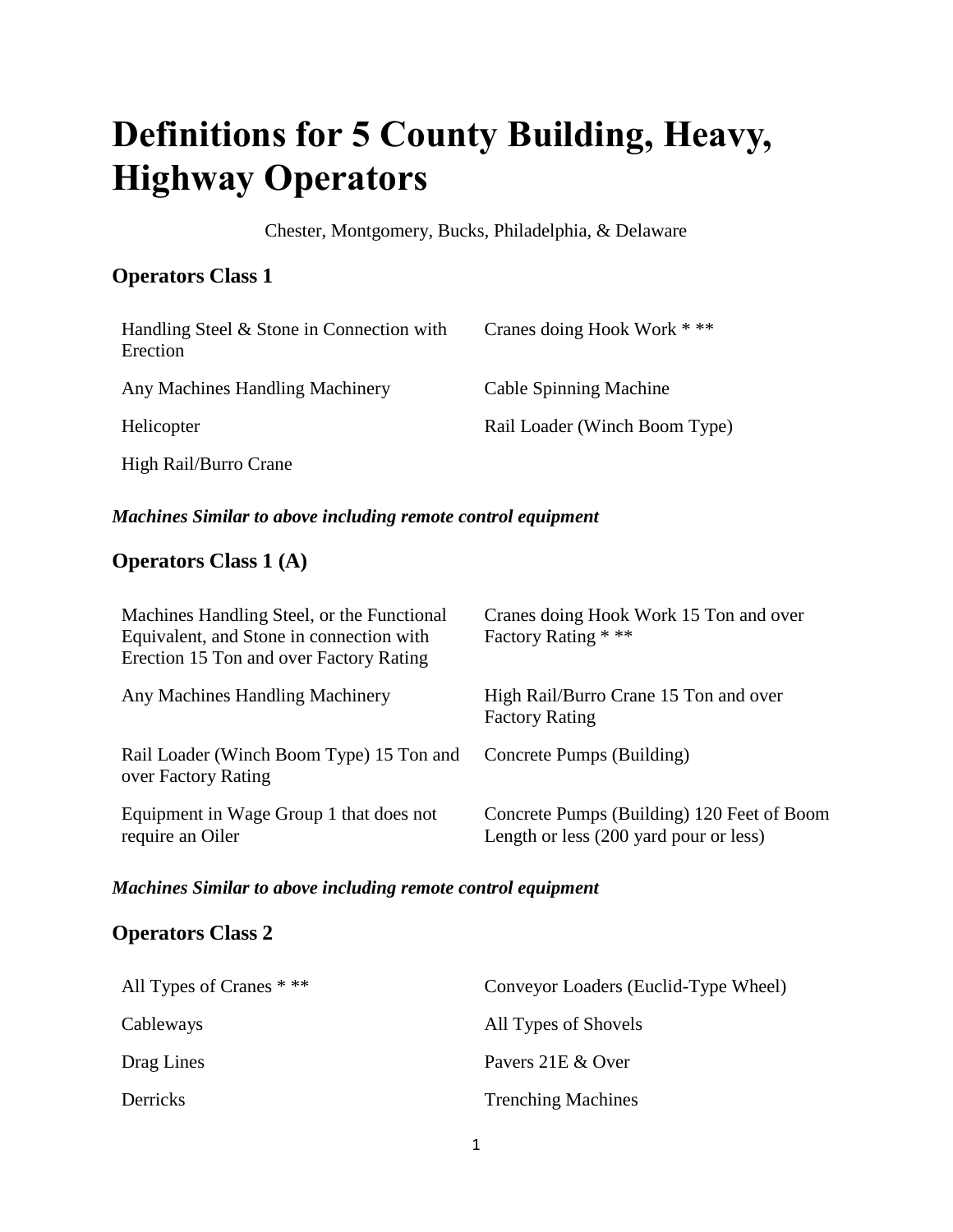| <b>Trench Shovels</b>                                           | Hoist with Two Towers                                                    |
|-----------------------------------------------------------------|--------------------------------------------------------------------------|
| Pippin Type Backhoes                                            | <b>Front-End Loaders</b>                                                 |
| Building Hoists - Double Drum (Unless used<br>as a Single Drum) | <b>Bobcat</b>                                                            |
| <b>Boat Captain</b>                                             | <b>Directional Boring Machines</b>                                       |
| Side Boom                                                       | Vermeer Saw Type Machine (Other than<br>Hand Held)                       |
| Vermeer Saw Type Machine                                        | Chipper with Boom                                                        |
| <b>Tractor Mounted Hydro Axe</b>                                | Bundle Puller-Extractors (Tubular Type)                                  |
| All Autograde & Concrete Finishing<br><b>Machines</b>           | <b>Ballast Regulators</b>                                                |
| <b>Production Switch Tamper</b>                                 | Rail/Road Loader                                                         |
| Tie Replacer                                                    | <b>Portable Rock Crusher</b>                                             |
| Power Jack Liner                                                | <b>Tandem Scrapers</b>                                                   |
| Keystones                                                       | <b>Mucking Machines in Tunnel</b>                                        |
| <b>Milling Machine</b>                                          | Tower Type Crane Operation, Erecting,<br>Dismantling, Jumping or Jacking |
| Drills Self-Contained (Drillmaster Type)                        | Fork Lift $(20 \text{ feet } \& \text{ over})$                           |
| Motor Patrols (Fine Grade)                                      | <b>Batch Plant with Mixer</b>                                            |
| Carryalls, Scrapers & Tournapulls                               | Rollers (High Grade Finishing)                                           |
| Spreaders (Asphalt)                                             | <b>Bulldozers &amp; Tractors</b>                                         |
| Mechanic - Welder                                               | Concrete Pumps (Heavy, Highway)                                          |

# **Operators Class 2 (A)**

| Gradalls                                   | All Types of Backhoes                  |
|--------------------------------------------|----------------------------------------|
| Crawler Backhoes and Crawler Gradalls over | Hydraulic Backhoes over One Cubic Yard |
| one Cubic Yard Factor Rating               | <b>Factor Rating</b>                   |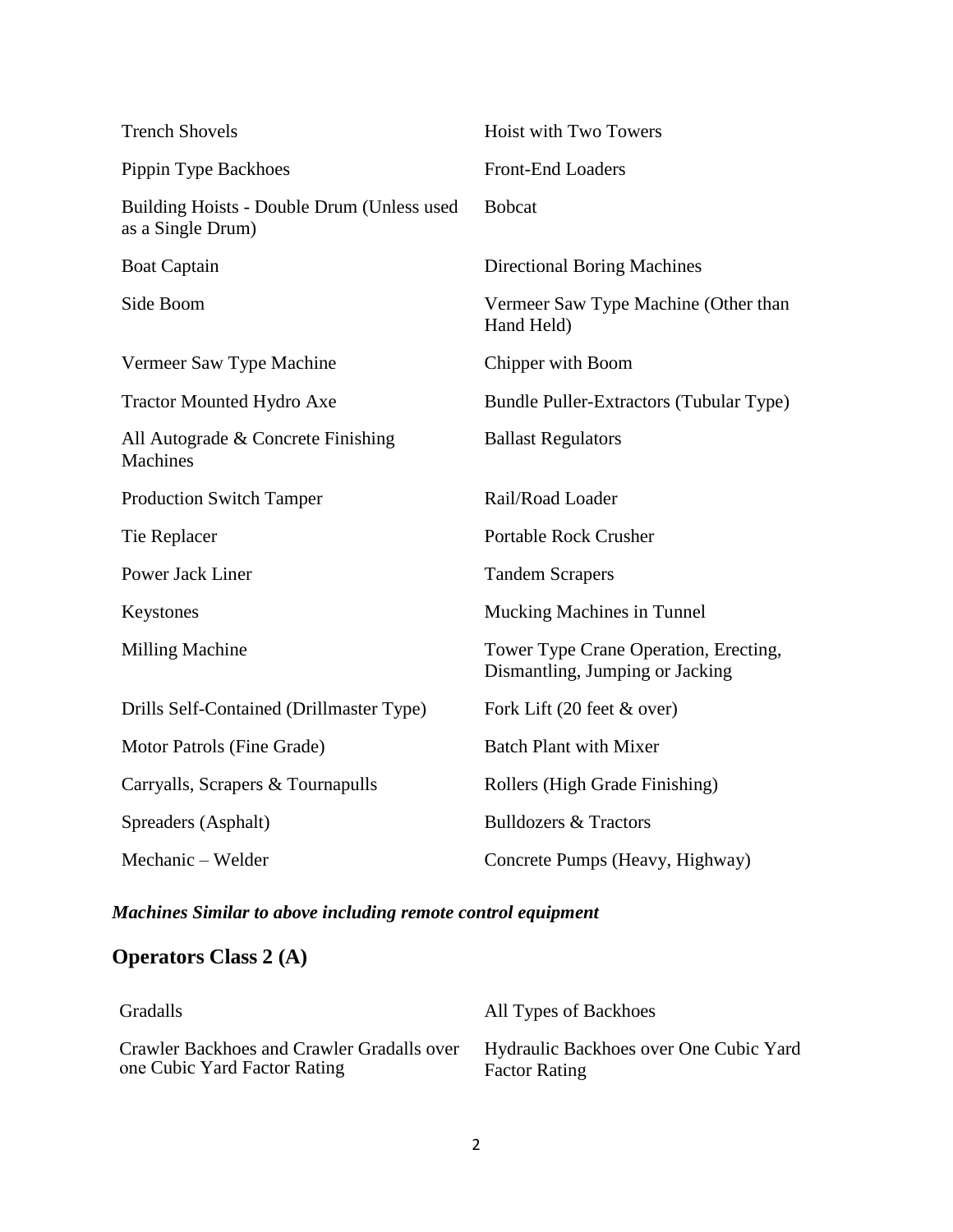| Single Person Operation Truck Cranes 15 Ton Cherry Picker Type Machinery and<br>and Over Factory Rating | Equipment 15 Ton and Over Factory Rating                    |
|---------------------------------------------------------------------------------------------------------|-------------------------------------------------------------|
| Concrete Pumps (Heavy/Highway)                                                                          | Equipment in Wage Group 2 that does not<br>require an Oiler |

## **Operators Class 3**

| Conveyors (Except Building Conveyors) | <b>Building Hoists (Single Drum)</b>                     |
|---------------------------------------|----------------------------------------------------------|
| <b>Well Drillers</b>                  | <b>Asphalt Plant Engineers</b>                           |
| Fork Lift Trucks of all Types         | Ditch Witch (Small Trencher)                             |
| Motor Patrols                         | <b>Concrete Breaking Machines (Guillotine</b> )<br>Only) |
| Rollers                               | Fine Grade Machines                                      |
| <b>Stump Grinder</b>                  | <b>High or Low Pressure Boilers</b>                      |
| Elevator Operator (New Construction)  |                                                          |

## *Machines Similar to above including remote control equipment*

## **Operators Class 4**

| Seamen Pulverizing Mixer            | Form Line Graders              |
|-------------------------------------|--------------------------------|
| <b>Farm Tractors</b>                | <b>Road Finishing Machines</b> |
| Concrete Spreaders (Heavy, Highway) | Grease Truck                   |
| Power Broom (Self-Contained)        | Seed Spreader                  |

## *Machines Similar to above including remote control equipment*

## **Operators Class 5**

| Conveyors (Building) | <b>Welding Machines</b> |
|----------------------|-------------------------|
| <b>Heaters</b>       | <b>Well Point Pumps</b> |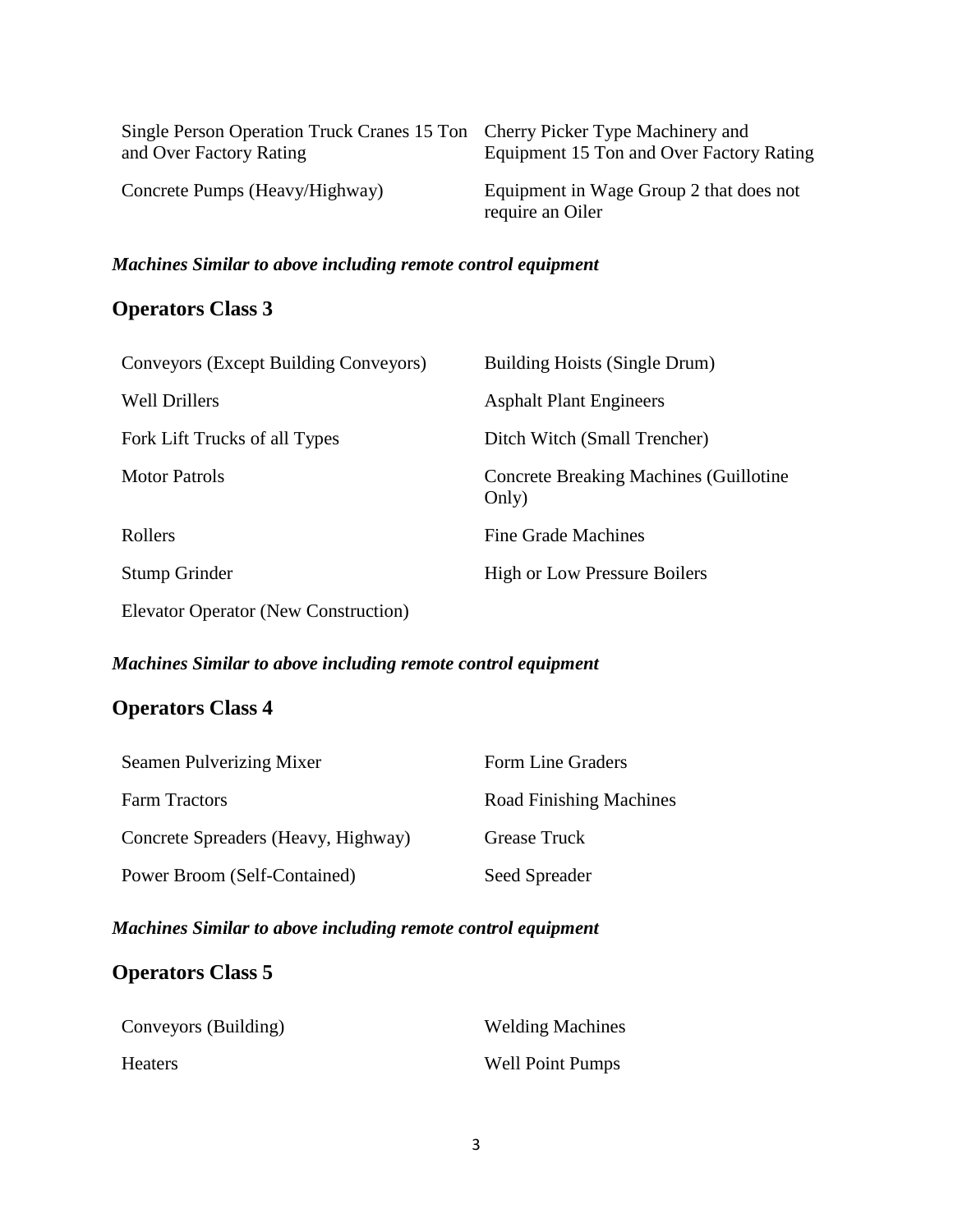| Compressors                         | Pumps                                  |
|-------------------------------------|----------------------------------------|
| Miscellaneous Equipment Operator    | Tireman, Power Equipment               |
| Maintenance Engineers (Power Boats) | <b>Elevator Operator (Renovations)</b> |
| House Car                           |                                        |

## **Operators Class 6**

Fireman Oilers & Deck Hands (Personnel Boats) Grease Truck Helper

### *Machines Similar to above including remote control equipment*

## **Operators Class 7 (A) (Toxic/Hazardous Waste Removal)**

| Handling Steel & Stone In Connection with<br>Erection | Cranes doing Hook Work        |
|-------------------------------------------------------|-------------------------------|
| Any Machines Handling Machinery                       | Cable Spinning Machine        |
| <b>Helicopters</b>                                    | Concrete Pumps (Building)     |
| High Rail/Burro Crane                                 | Rail Loader (Winch Boom Type) |

## *Machines Similar to above including remote control equipment*

## **Operators Class 7 (B) (Toxic/Hazardous Waste Removal)**

| All Types of Cranes       | All types of Backhoes               |
|---------------------------|-------------------------------------|
| Cableways                 | Conveyor Loader (Euclid-Type Wheel) |
| Drag Lines                | Keystones                           |
| All Types of Shovels      | Derricks                            |
| Pavers 21E & Over         | <b>Trench Shovels</b>               |
| <b>Trenching Machines</b> | <b>Gradalls</b>                     |
| <b>Front-End Loaders</b>  | <b>Boat Captain</b>                 |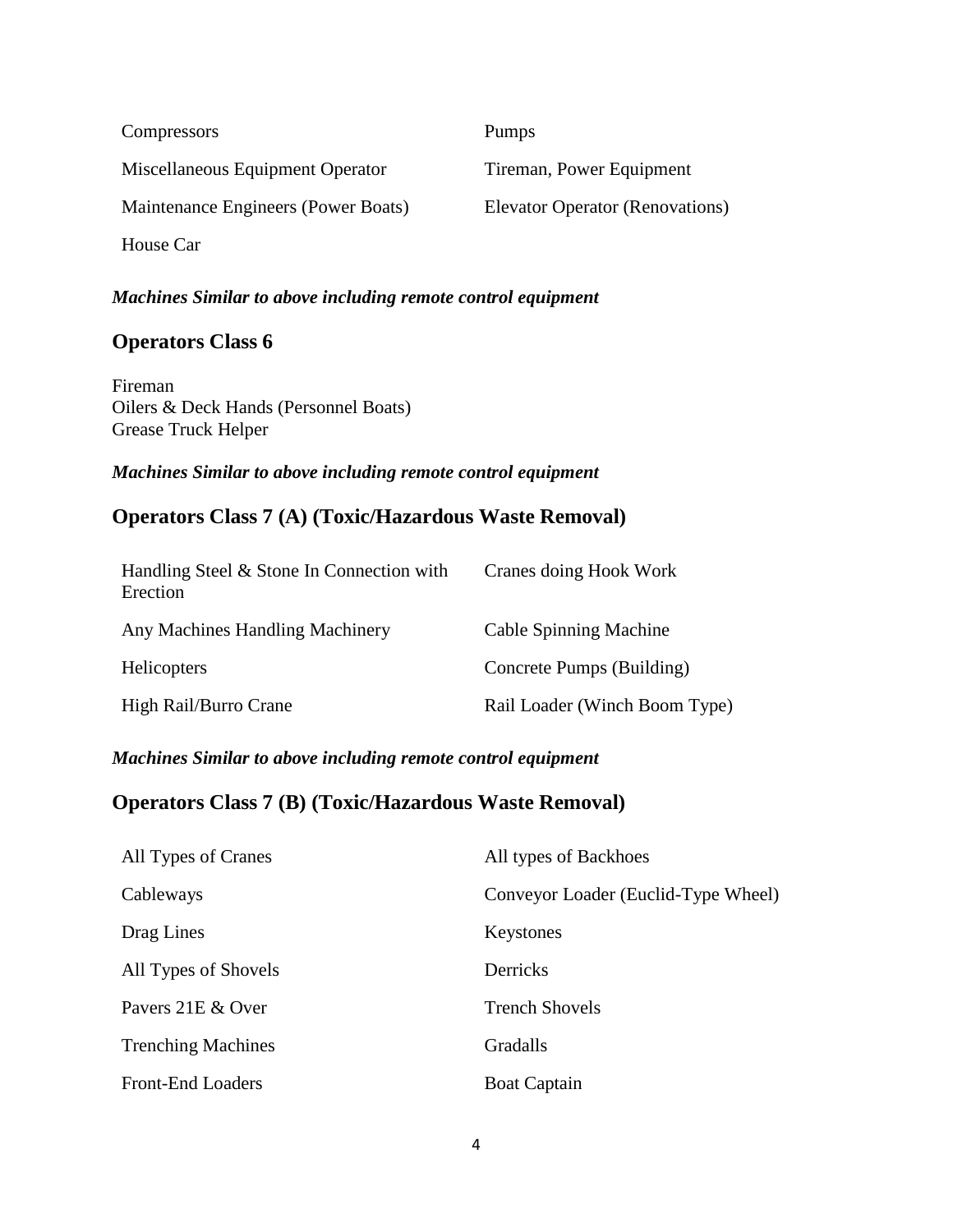| Hoist with Twp Towers                                         | Concrete Pumps (Heavy, Highway)                |
|---------------------------------------------------------------|------------------------------------------------|
| Building Hoists-Double Drum (Unless Used<br>as a Single Drum) | <b>Milling Machine</b>                         |
| Mucking Machines in Tunnel                                    | Pippin Type Backhoes                           |
| <b>Bobcat</b>                                                 | <b>Tandem Scrapers</b>                         |
| Side Boom                                                     | Tower Type Crane – Operation, Erecting         |
| Dismantling, Jumping or Jacking                               | <b>Directional Boring Machines</b>             |
| Vermeer Saw Type Machine (Other Than<br>Hand Held)            | Drills Self-Contained (Drillmaster Type)       |
| Fork Lift (20Ft & Over)                                       | <b>Tractor Mounted Hydro Axe</b>               |
| Motor Patrols (Fine Grade)                                    | Chipper with Boom                              |
| <b>Batch Plant with Mixer</b>                                 | All Autograde & Concrete Finishing<br>Machines |
| Carryalls, Scrapers & Tournapulls                             | Rollers (high Grade Finishing)                 |
| <b>Bundle Pullers/Extractors (Tubular)</b>                    | Spreaders (Asphalt)                            |
| <b>Bulldozers &amp; Tractors</b>                              | Mechanic - Welders                             |
| <b>Production Switch Tamper</b>                               | <b>Ballast Regulators</b>                      |
| Tie Replacer                                                  | Rail/Road Loader                               |
| Power Jack Liner                                              |                                                |

\* On Building Projects - On all machines with booms, jibs, masts and leads, including tower cranes, 100 feet from ground up, fifty (\$.50) cents per hour additional will be paid for each increment of 25 feet over 100 feet. On cranes with booms (including jibs, masts and leads) 200 feet and over, two (2) operators will be required. When two (2) operators are employed, no oiler will be required.

Booms to be measured from the ground up. Tower cranes calculated from ground up and out for purpose of boom pay

\*\* On Heavy and Highway Projects: On all machines with booms, jibs, masts, and leads, including tower cranes, 100 ft. and over, thirty-five (\$.35) cents per hour additional will be paid for each increment of 25' over 100'. On cranes with booms (including jibs, masts and leads) 200